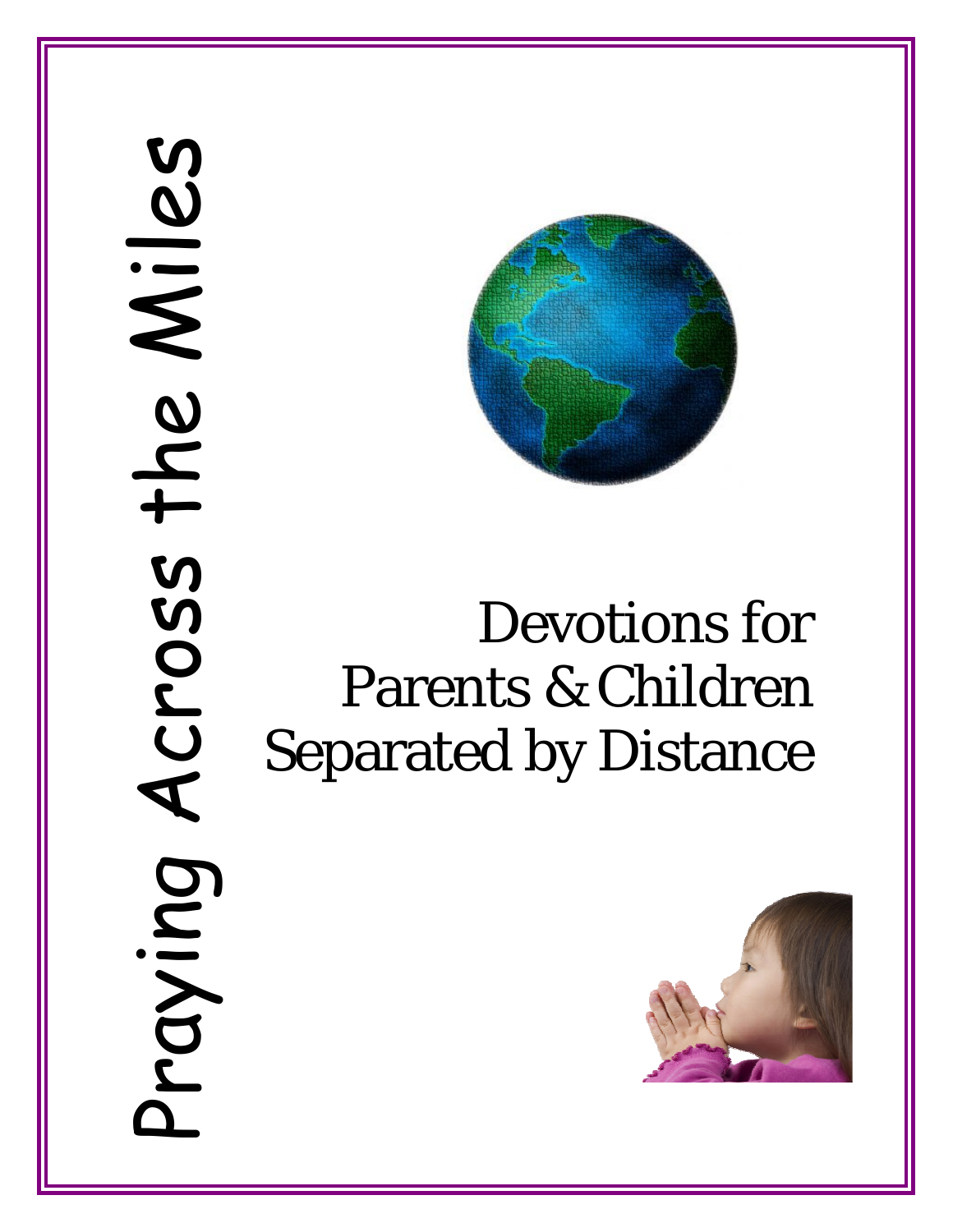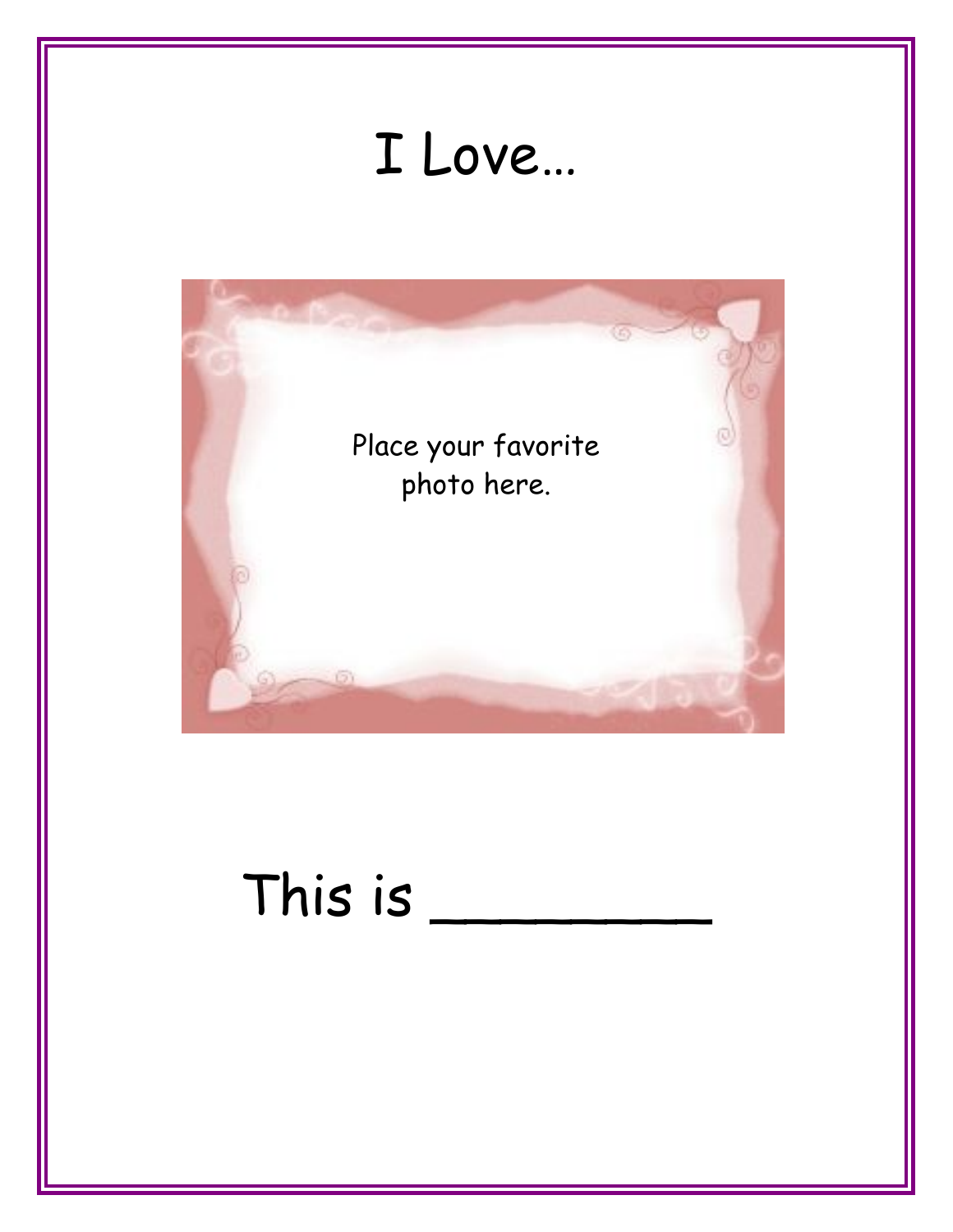# **Prayers for the Week**

These prayers are designed for the deployed parent and the child at home. Read these prayers at the end of the day and be comforted by knowing that your loved one is praying for the same thing. As you read these prayers, place the name of your loved one in the blank.

#### **Sunday**

Gracious God, you can do anything. Please bring peace into the world. Help the leaders of all of the countries to do the right thing - to help children live in safety, to help families live together in joy, and to help grown-ups work together for justice for everyone. Amen.

#### **Monday**

O God, I know you love us like a parent. My family has been separated for a time. I know that your hands can hold us all together and keep us safe. Please take care of \_\_\_\_\_\_\_\_\_\_\_\_ who I miss with all my heart. Protect \_\_\_\_\_\_\_\_\_\_\_\_\_\_\_ from all dangers and draw \_\_\_\_\_\_\_\_\_\_\_\_\_ nearer to you until we can be together again. In Jesus' name we pray. Amen.

#### **Tuesday**

Loving God, you have created a wide and wonderful world but sometimes the people in your world don't always get along. Fill the world with your love and guide us so that wars will end and all people can live in peace. We pray in the name of Jesus Christ, the Prince of Peace. Amen.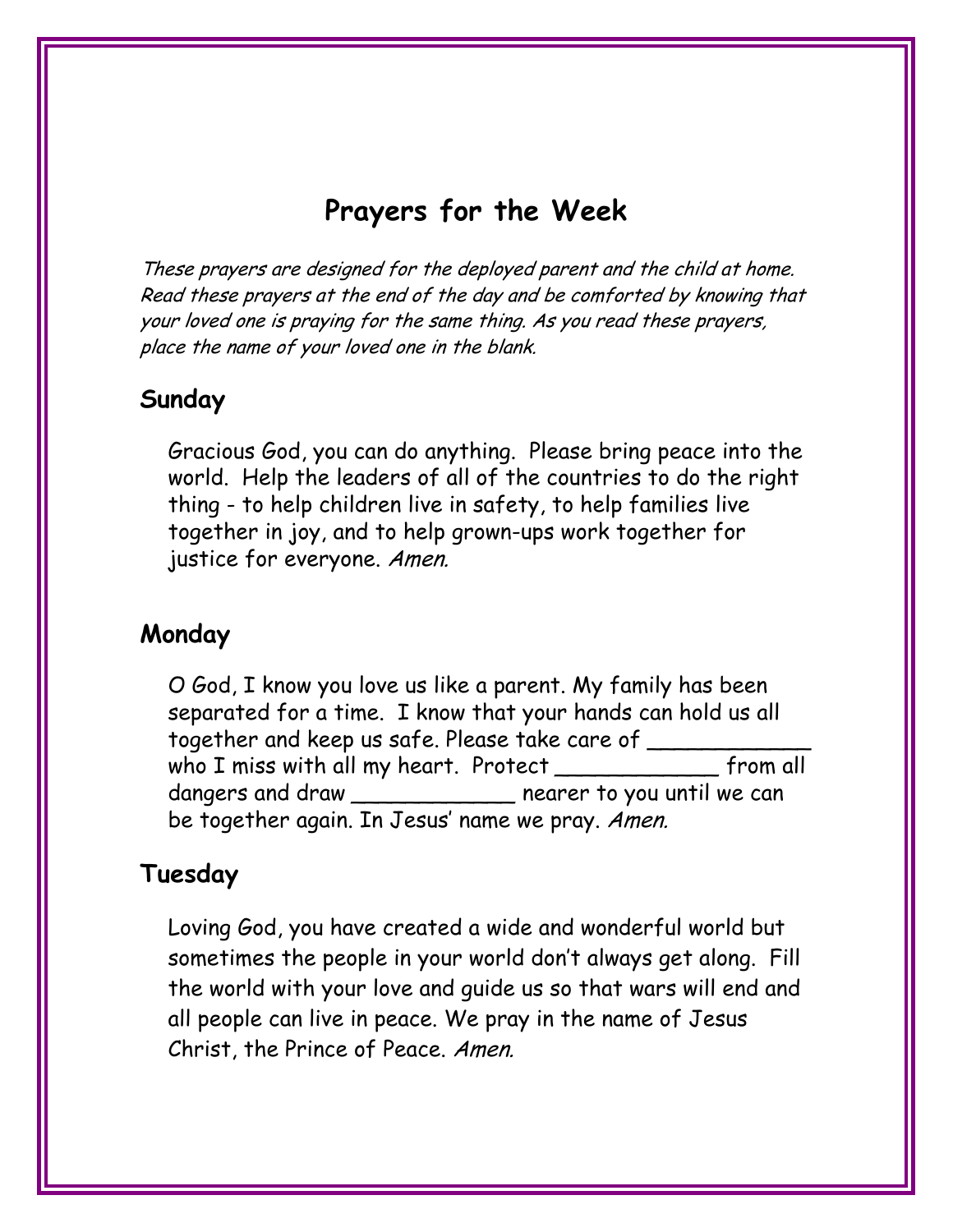## **Wednesday**

Dear God, sometimes I am afraid. I am afraid because my family is not together. I am afraid because things are different. I am afraid that things will never be the same. Please make me strong and give me courage to face my fears. Keep my \_\_\_\_\_\_\_\_\_\_\_\_safe so I don't need to worry. Help me face the hard times in my life; through Jesus Christ our Lord. Amen.

# **Thursday**

O God of all people, we know that Jesus told us to love our enemies, but sometimes it is hard to do. Sometimes we don't want to. Help us begin to know each other so that all hatred, cruelty, and revenge could end and everyone can stand together in love; through Jesus Christ our Lord. Amen.

# **Friday**

God of all, everybody is part of your family. Protect all the families in the world especially those whose homes have been destroyed by war. Comfort those who are hurt or lonely and bless those who care for them. Bless all families that they may be united in love and affection; through Jesus Christ our Lord. Amen.

# **Saturday**

Gracious God, you know everything about us and everything we need before we ask: stay with me while I am not with who I love. Even though we are sad to be apart, help us to keep going in our daily lives. Give us hope that we will be together soon; through your Son Jesus Christ our Lord. Amen.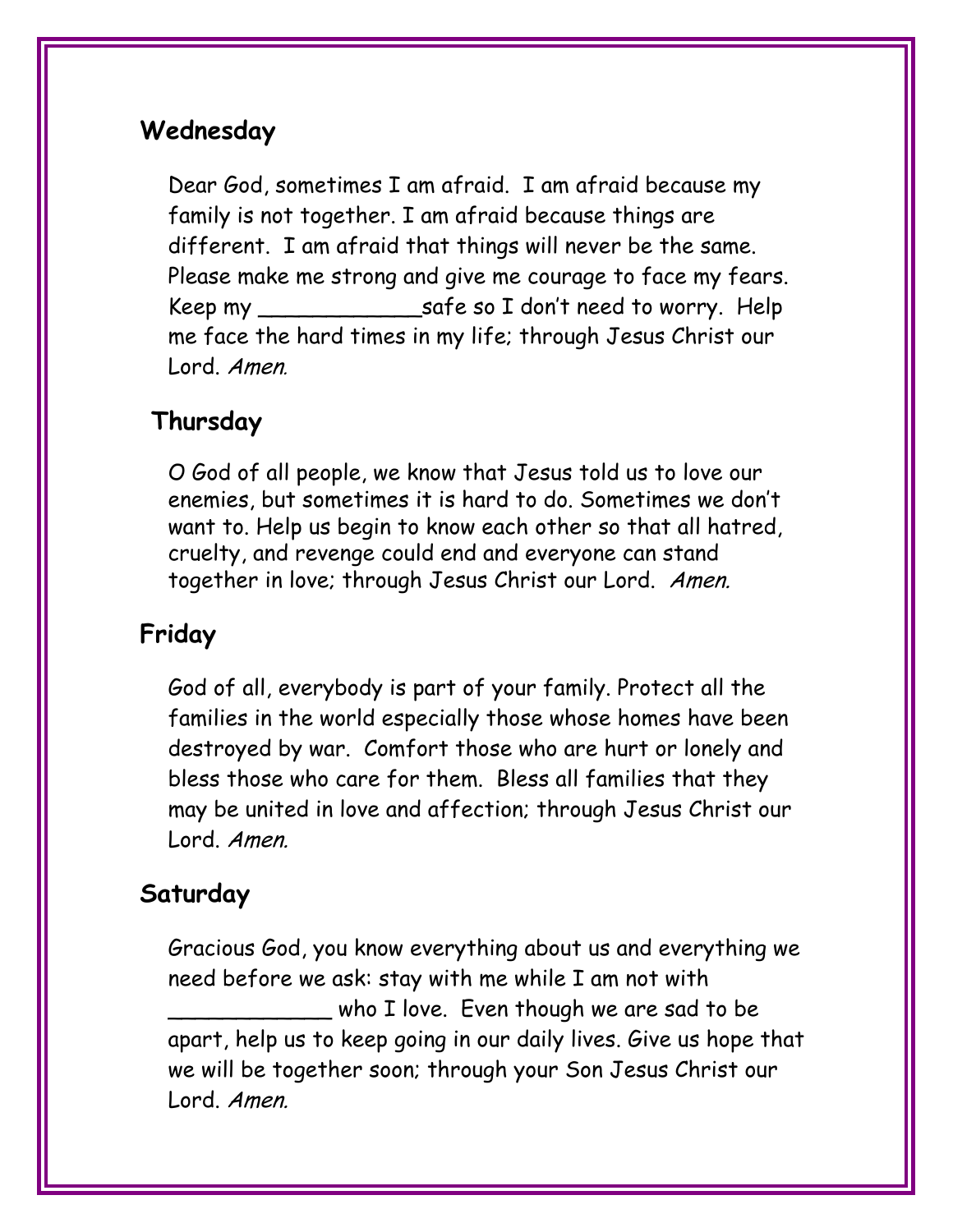# **Prayers of the Child**

# **For the Safe Keeping of my Parent**

Loving God, I know that you love everyone in the world including \_\_\_\_ who is away. Please protect \_\_\_\_\_\_ who I love, no matter where we are, and bring \_\_\_\_ safely home. Amen.

## **For Understanding**

Be patient with me, God. Today I was not perfect. I am not sure why I made so many mistakes. Part of me is angry that my parent is gone; part of me is worried. I am a little confused, too. I know that my parent is proud to serve our country, and I am proud, too. But some times I just get very lonely. So be patient with me, God, and give me patience, too. Amen.

#### **For My Caretaker**

Caring God, you know what it is to love your children. Be with who cares for me while my parent is away. Give the energy to meet the challenges and joys of caring for me. Help me to behave as you expect me to. I am very thankful that The state of the state of the very thankful that live together as a loving family. Amen.



 "Skyping with my Daddy" Eliza 4 yrs old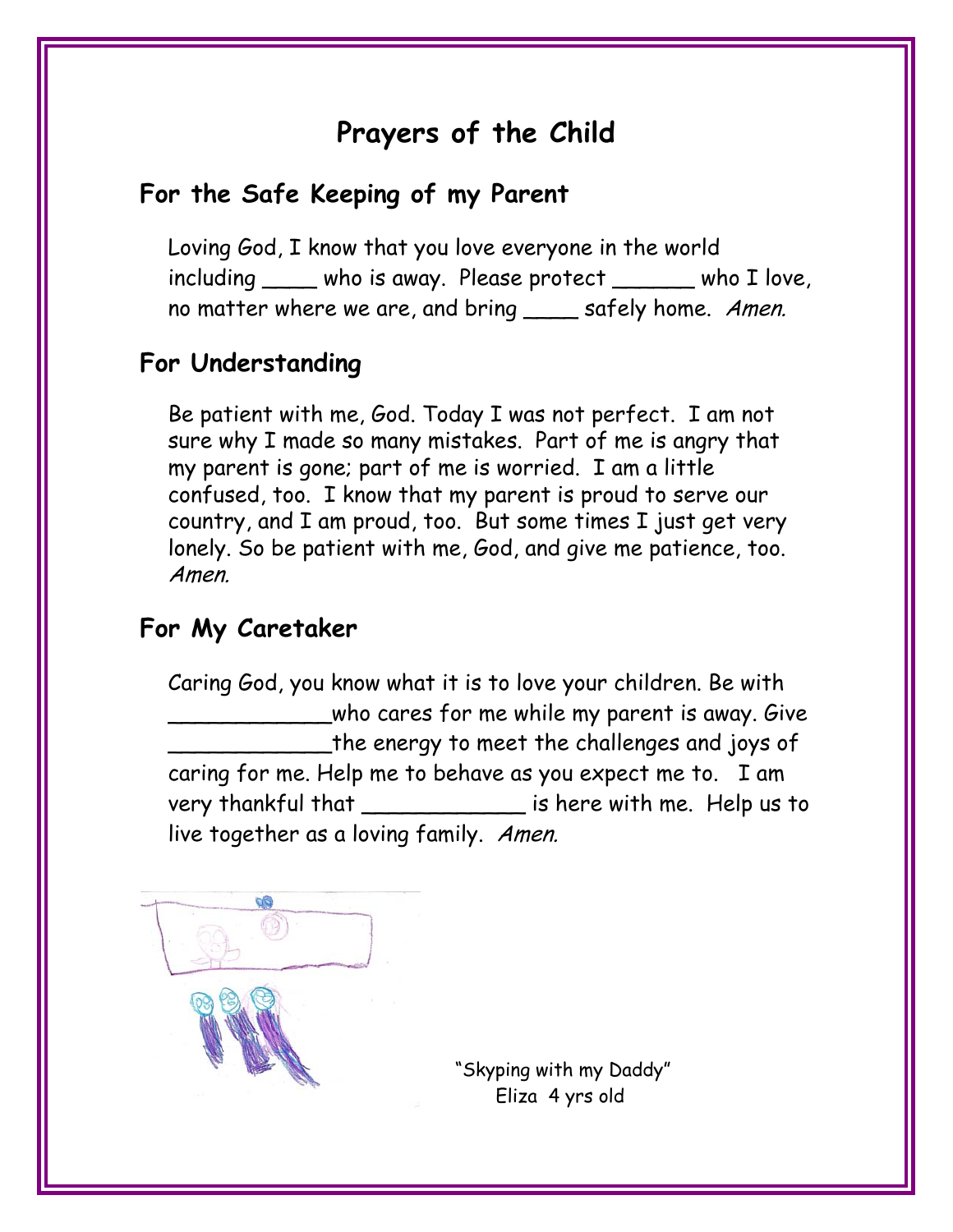# **Prayers of the Deployed Parent**

# **For My Family**

O God, guardian of all people and nations, protect my family while I am away. Be with them as they go about their daily routine. Give them patience with each other and knowledge that I love and miss them greatly. Guide them along the path that you would have them follow. Fill their days with tranquility and peace. And when my tour is over, re-unite us and fill our home with your love that we may each be strengthened as individuals and as a family devoted to you. Amen.

#### **For Spouse**

Blessed God, you have lifted up my heart in gladness in the gift of \_\_\_\_\_\_\_\_\_\_\_\_\_, my *wife*. Thank you for the warm thoughts of *her* that bring cheer and comfort far from home. Lift up *her* heart also with the sure knowledge of my love. Watch over *her* going out and *her* coming in., and keep *her* in safety and hope until we meet again. Amen.

# **For Loved One**

God your love is better known to me because of the love of \_\_\_\_\_\_\_\_\_\_\_\_ for which I give you great thanks. Watch over her and keep him; encourage his heart, help him trust in my love and in yours. Confirm us in faithfulness, buttress our patience, enliven our hope, enliven our hope, deepen our connection, even while we are apart. Let our love be fortified by yours. Amen.



Me Waiting for Daddy Victoria 4 yrs old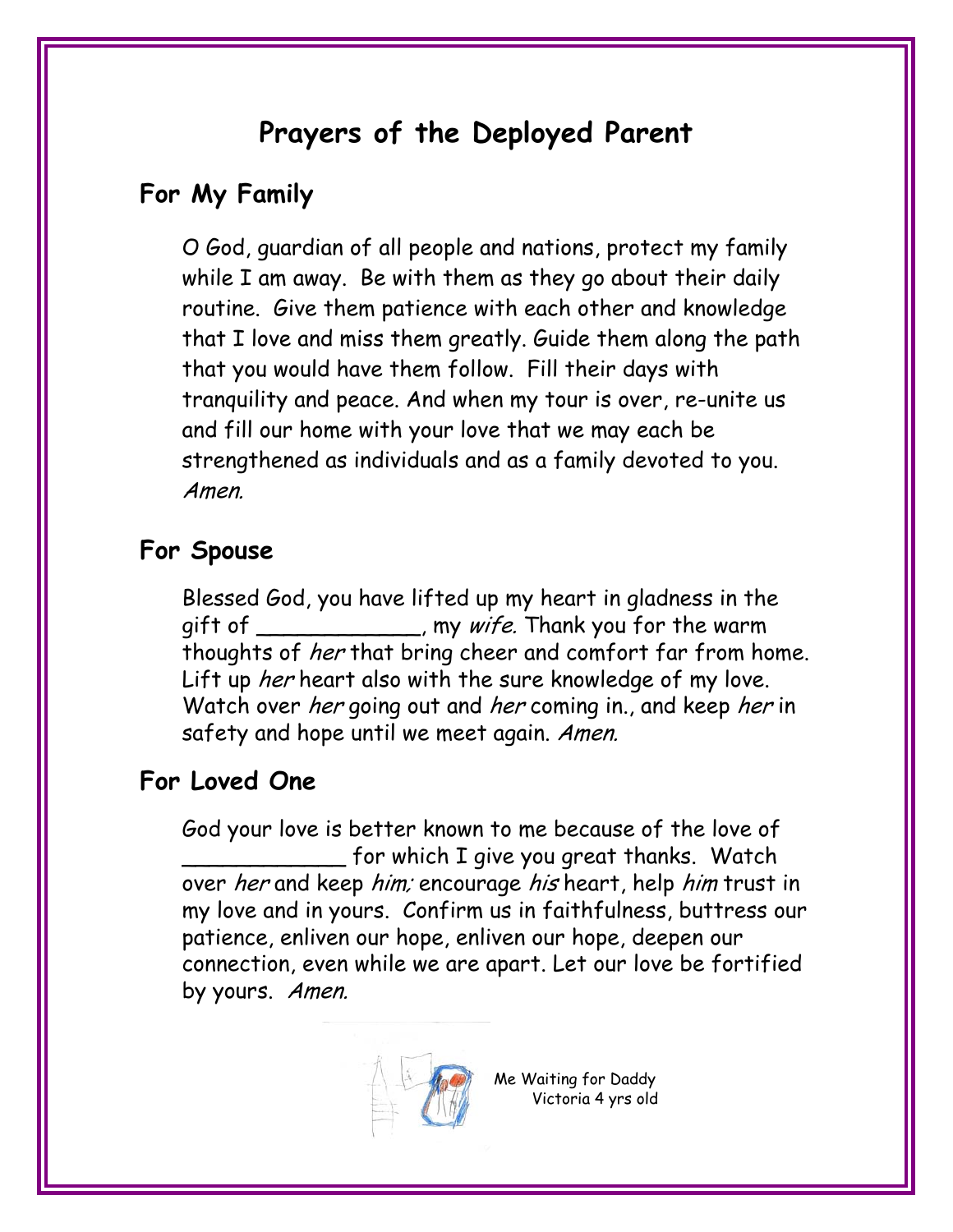#### **In Anxiety for Loved Ones Out of Touch in a Time of Trouble**

God whose watchful eye is over all, whose love never ceases: give your strong help and comfort; however it might be needed by those I love. Stand beside them in trouble, give them firm and hopeful hearts, keep the knowledge of our love a wellspring of consolation to them and to me, and help me to hold in mind that your Spirit of compassion and kindness stirs many to help where others are in need. I pray in your Holy Name. Amen.

#### **If I Forget to Pray**

If there is a moment in the days to come when I am in danger and have no time to call on your help, God my Defender, be with me then. In the instant of need, in the flash of gratitude for trouble averted, in the crisis of confusion, in sudden fear, in the moment of relief and safety, when I forget to pray, still hear my prayer. Amen.

#### **Thanksgiving for Comrades**

Good God, I give thanks for the courage of these brothers and sisters in arms. For the strength of their backs and their wills, for their grit and their trustiness, for their spirit and determination, for their sense and their skill, I give you thanks. May I be to them as good a comrade as they have been to me, and may your strong arm defend and empower us daily. Amen.

#### **For Peace Among Nations**

Almighty God, our heavenly Father, guide the nations of the world into the way of justice and truth, and establish among them that peace which is the fruit of righteousness, that they may become the kingdom of our Lord and Savior Jesus Christ. Amen.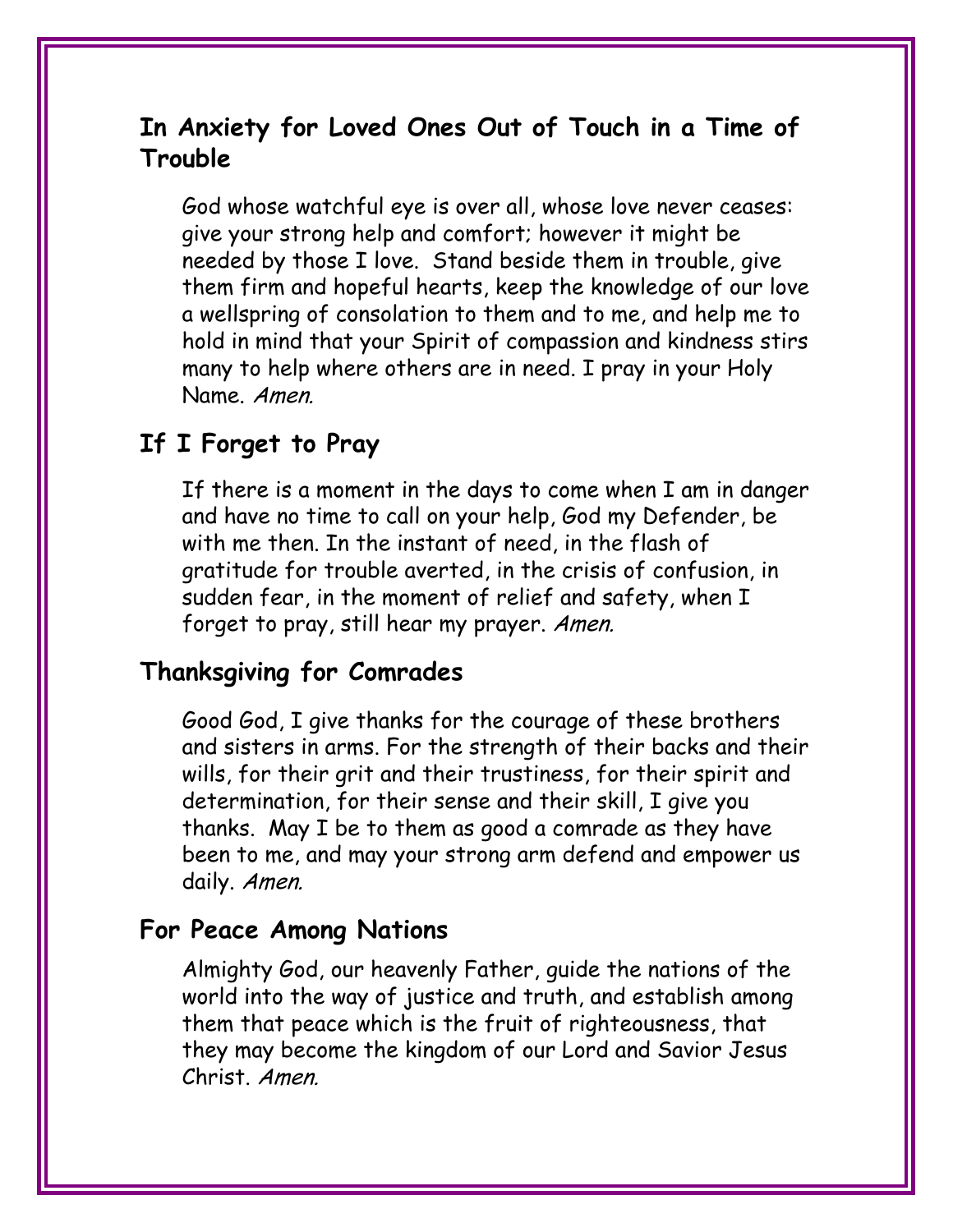# **Prayers for the Branches of Our Armed Forces**



#### **Air Force Prayer**

 O God, who stretches out the heavens like a curtain, watch over and protect the men and women of our country who maintain and fly planes. Give them courage and skill as they do their jobs. May your left hand lead them, and your right hand hold them up through all that is holy. Amen.

#### **Prayer for the Army**



I ask You loving God to keep a watchful eye over each and every soldier. Give them courage and skill as they do their jobs in deserts, mountains, jungles and fields. May your hand guide them as they defend our freedom. Amen.



#### **Coast Guard Prayer**

 O God, bless the keepers of the lights as they search the seas for those in trouble from storm, shipwreck or battle. Be a light to them as they stand guard over our country's coastlines. Amen.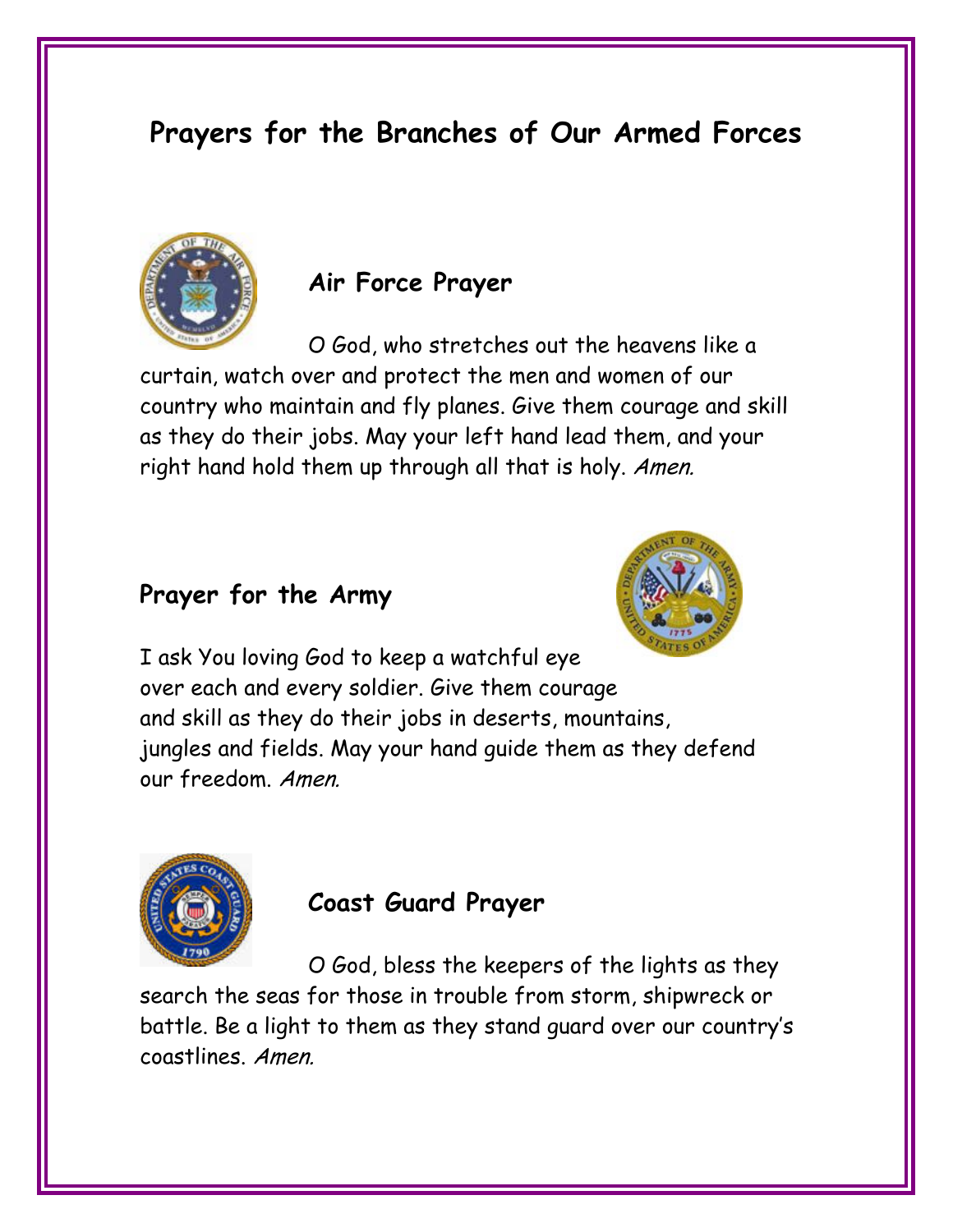# **United States Marine Corps Prayer**

Lord, stand beside all Marines who have answered the call to defend our freedom



and liberty. Help them to serve honorably. Give them courage, strength and skill. We pray they hear your voice and they would always be faithful to you. Amen.



#### **Navy Prayer**

 O God, who rules the raging of the waters, preserve the Navy from the dangers of the sea and from the hazards of war. Give them courage and skills as they serve on land and sea and sky. May your left hand lead them and your right hand hold them up through all that is holy. Amen.

**Draw a picture of your loved one in their military uniform.**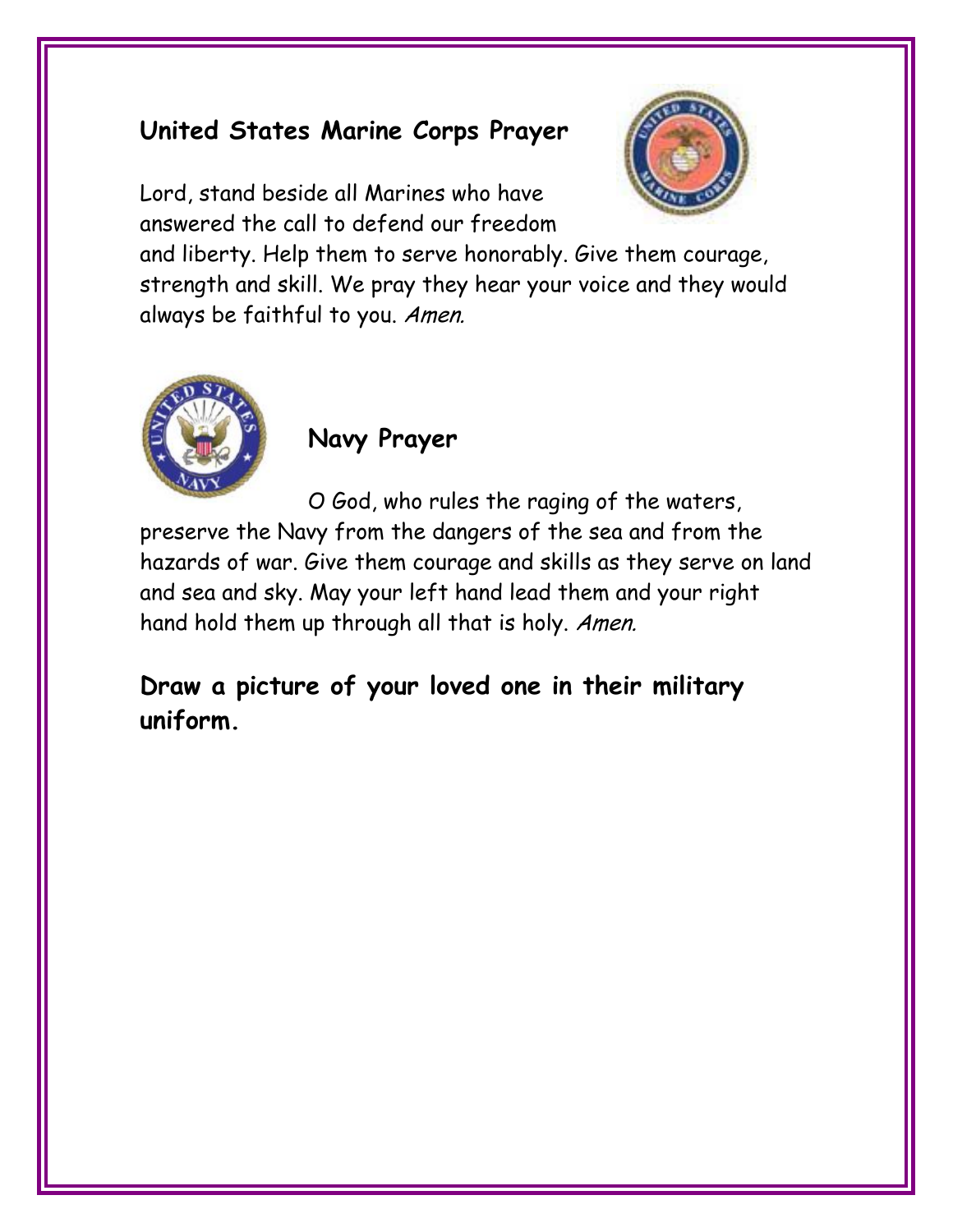| You are invited to write your own prayer: |  |
|-------------------------------------------|--|
|                                           |  |
|                                           |  |
|                                           |  |
|                                           |  |
|                                           |  |
|                                           |  |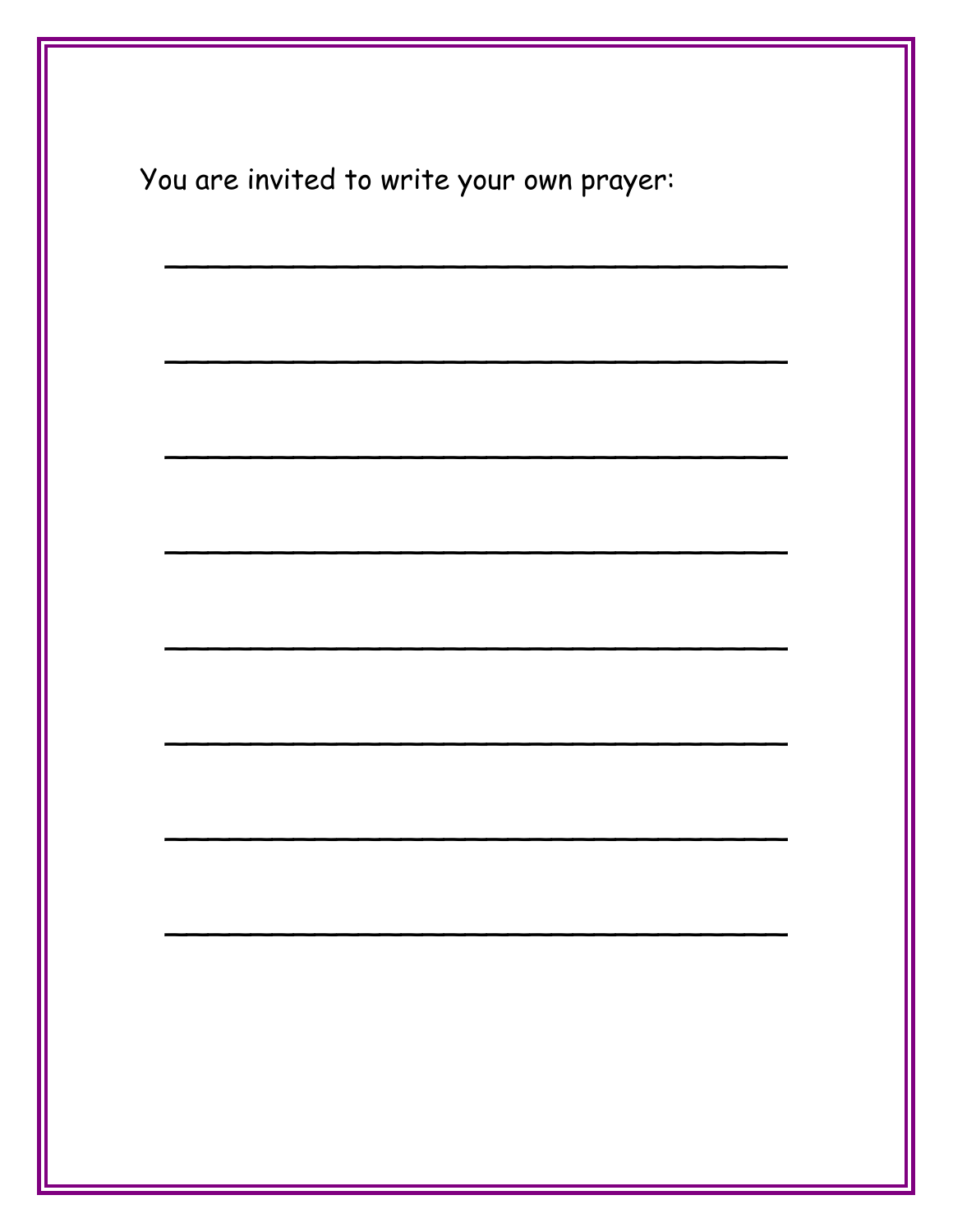